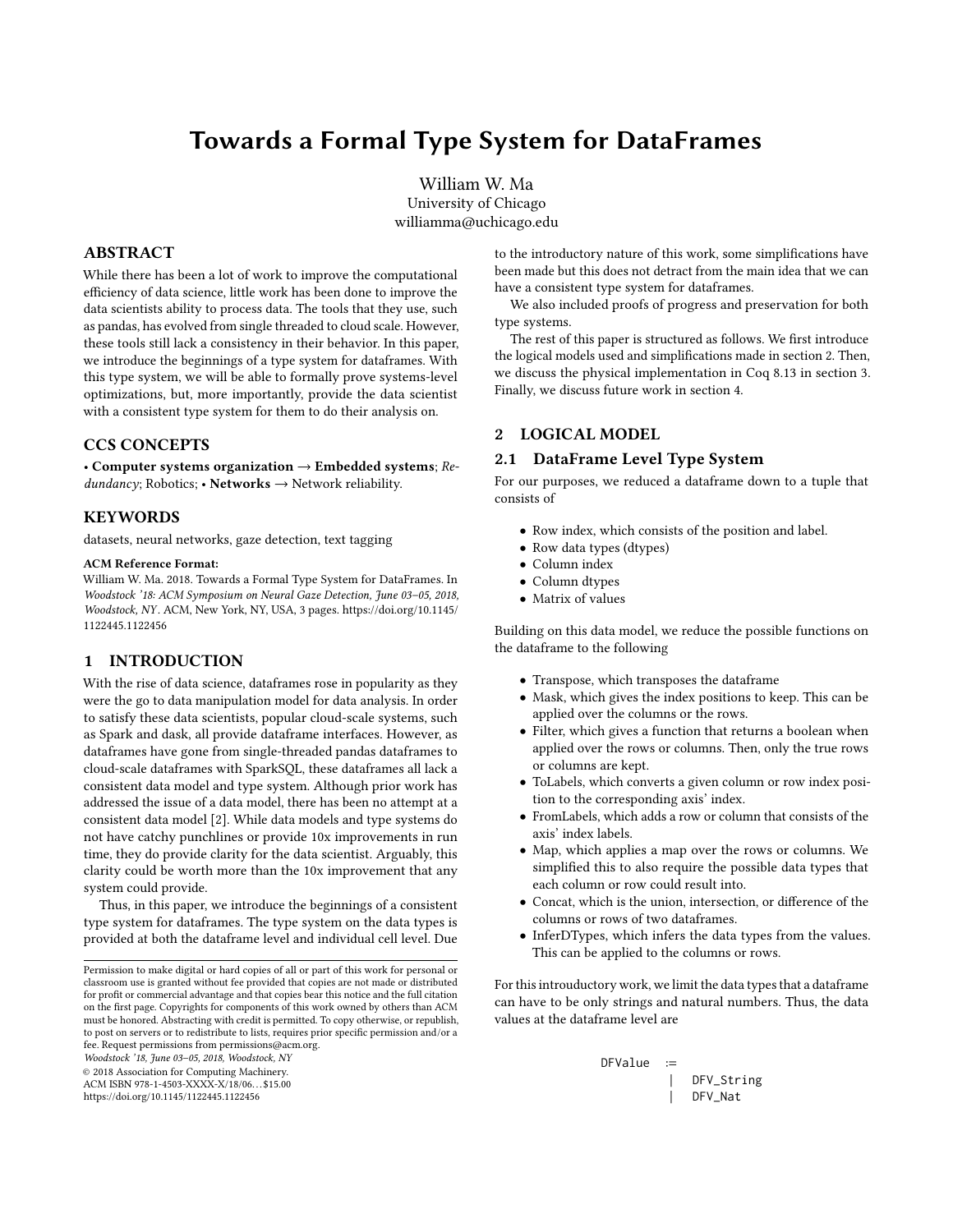The terms for the type system are  $Axis :=$ | Columns | Rows Index := N ∗ DFValue ConcatType := | Union **Intersection** Difference DataFrame := | DataFrame | Transpose DataFrame Mask (list N) Axis DataFrame Filter (list DFValue  $\rightarrow \mathbb{B}$ ) Axis DataFrame | ToLabels N Axis DataFrame | FromLabels Axis DataFrame | Map (list DFValue → list DFValue) (list DFValue) DataFrame Concat ConcatType Axis DataFrame1 DataFrame2 | InferDTypes Axis DataFrame

The only value in the dataframe level type system is the dataframe constructor itself. Because every function can take in a value or step, we only list the step relation for transpose

| TransValue |           |  | value df                                 |                                                     |
|------------|-----------|--|------------------------------------------|-----------------------------------------------------|
|            |           |  |                                          | Transpose $df \rightarrow DataFrame$ (df.transpose) |
|            | TransStep |  | $df \rightarrow df'$                     |                                                     |
|            |           |  | Transpose $df \rightarrow Transpose df'$ |                                                     |

We also include three optimizations, which are listed below:

$$
\begin{array}{r}\n\text{TransTwice} & \text{value df} \\
\hline\n\text{Transpose (Transpose df)} \rightarrow df \\
\text{Filter None} & \text{value df} \\
\hline\n\text{Filter (fun row} \Rightarrow \text{true}) \text{ axis df} \rightarrow df \\
\text{Value df} & \text{value df} \\
\hline\n\text{ToFromLabels} & \text{Total of } f \rightarrow df \\
\end{array}
$$

For the type definitions, we follow the following format for all of the terms.

$$
\vdash df \in row_{dtypes}, col_{dtypes} \quad df' = \text{Transpose } df
$$
\n
$$
\vdash df' \in col_{dtypes}, row_{dtypes}
$$

#### 2.2 Data Level Type System

At the data level, we adjust the data model to use a matrix of values that is infinitely large. Thus, we have to introduce a "empty" cell value. Because we switch over to the data level, we have to define the casting rules between data types. We allow all data types to be cast into the "empty" and string data types. In addition to the above

list of functions on dataframes, we also introduce a cast function for the data level type system.

Additionally, we change the semantics of some of the functions to work independently of the other data values in the row and column. For mask, filter, and map, we assume that the functions passed in can work on the individual data values independent of the other values in the row or column. It is worth noting that at the data level, Transpose, ToLabels, FromLabels, Concat, and InferDTypes are all given a new value to replace the old value with. Thus, for simplicity, we replace these functions with an Update function.

Thus, the terms, values, and types are

| dterm  | $:=$                  |                                                      |
|--------|-----------------------|------------------------------------------------------|
|        |                       | DEmpty dterm                                         |
|        |                       | DString dterm                                        |
|        |                       | DNat dterm                                           |
|        |                       | CastDType dterm dterm dterm                          |
|        |                       | Mask $\mathbb B$ dterm dterm                         |
|        |                       | Filter (dterm $\rightarrow \mathbb{B}$ ) dterm dterm |
|        |                       | Map (dterm $\rightarrow$ dterm) dterm dterm          |
|        |                       | Update dterm dterm dterm                             |
| dvalue | $:=$                  |                                                      |
|        |                       | dv_empty DEmpty                                      |
|        |                       | dy nat DNat                                          |
|        |                       | dv_string DString                                    |
| dtype  | $\mathrel{\mathop:}=$ |                                                      |
|        |                       | Empty                                                |
|        |                       | String                                               |
|        |                       | Nat                                                  |
|        |                       |                                                      |

The step relations are as follows:

| CastEmpty-<br>CastDType d DEmpty $\rightarrow$ d                                                                                             |
|----------------------------------------------------------------------------------------------------------------------------------------------|
| CastToString-<br>CastDType DString $d \rightarrow$ DString                                                                                   |
| CastNat-<br>CastDType DNat DNat $\rightarrow$ DNat                                                                                           |
| MaskFalse:<br>Mask false $d \rightarrow$ DEmpty                                                                                              |
| MaskTrue-<br>Mask true $d \rightarrow d$<br>CastDType $d_{in}$ $d \rightarrow d'$<br>FilterTrue-<br>Filter $d_{in}$ true $d' \rightarrow d'$ |
| CastDType $d_{ind} \rightarrow d'$<br>FilterFalse:                                                                                           |
| Filter true $d_{in}$ false $d' \rightarrow$ DEmpty                                                                                           |
| CastDType $d_{in}$ $d \rightarrow d'$                                                                                                        |
| Map -<br>Map $d_{in}$ $d_{out}$ $d' \rightarrow d_{out}$                                                                                     |
| Update $-$<br>Update $d_{new}$ $d_{old} \rightarrow d_{new}$                                                                                 |

The type definitions are listed below.